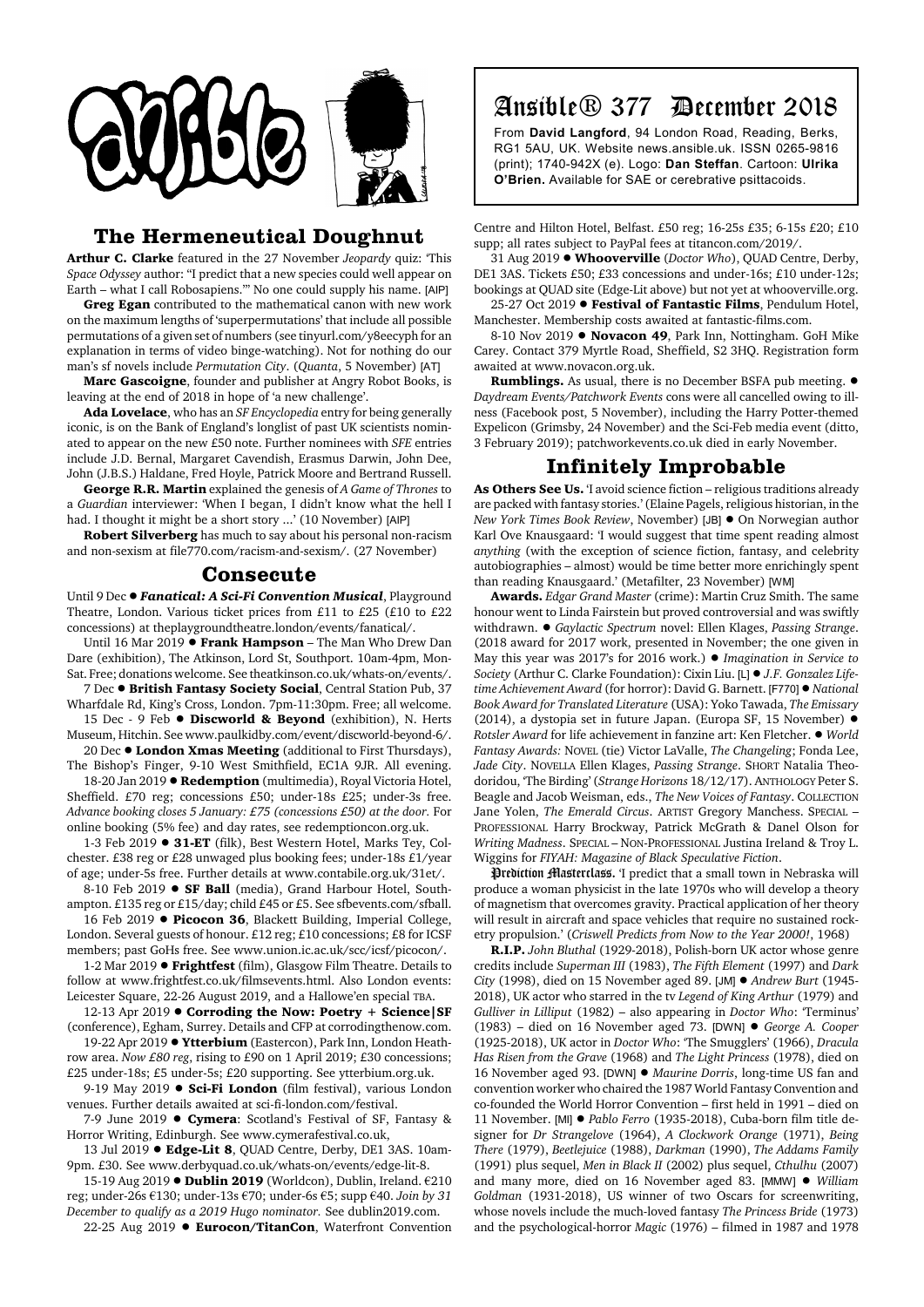respectively with his own scripts – plus the genre-switching thriller *Control* (1982), died on 15 November aged 87. [AS] Other genre screenplays include *The Stepford Wives* (1975), *Misery* (1990) and *Dreamcatcher* (2003). ● *Stephen Hillenburg* (1961-2018), creator of the multiple award-winning animation *SpongeBob SquarePants* that launched in 1999 and still continues, died on 26 November aged 57. [TP] ! *Ricky Jay* (1946-2018), US magician and actor whose films include *The Water Engine* (1992), *Tomorrow Never Dies* (1997) and *The Prestige* (2006), died on 24 November aged 72. [PDF] ! *Gloria Katz* (1942-2018), US screenwriter and producer whose credits include *Messiah of Evil* (1973), *Indiana Jones and the Temple of Doom* (1984) and *Howard the Duck* (1986), died on 25 November aged 76. [SG] ! *Stan Lee* (1922-2018), famed comics writer and publisher best known for the superhero characters he co-invented for Marvel in the 1960s, died on 12 November aged 95. With Jack Kirby he created the Fantastic Four, Incredible Hulk, Thor (well, the comics version), Iron Man, X-Men and the Avengers team including some of the above; with Bill Everett, Daredevil; and with Steve Ditko, Doctor Strange and Spider-Man. Lee made regular cameo appearances in the resulting Marvel Cinematic Universe productions. ! *Bertil Mårtensson* (1945-2018), Swedish philosopher and notable sf, fantasy, and crime novelist who was also active in fandom in the 1960s and 1990s, died on 4 November; he was 73. [J-HH] ! *Akira Miyazaki* (1934- 2018), Japanese anime director and screenwriter who scripted *The Wizard of Oz* (1982), *Happy Moomin Family* (1990-1991) and many more, died on 25 November aged 84. [HM] ! *Mike Noble* (1930-2018), UK comics artist whose work included the *Fireball XL5* and *Captain Scarlet* strips for *TV Century 21*, died on 19 November aged 88. [JF]! *Kitty O'Neil* (1946-2018), US stuntwoman and racing driver who was stunt double for the stars of *The Bionic Woman* (1976-1978) and *Wonder Woman* (1977-1979), died on 2 November aged 72. [AIP] ! *Fred Patten* (1940-2018), US fan, collector and scholar of fan history, anime, manga and anthropomorphic ('furry') fiction – of which he edited several anthologies – died on 12 November aged 77. [LG] His work was honoured with a special committee award from the 2006 Worldcon. ! *Douglas Rain* (1928-2018), Canadian actor who voiced HAL 9000 in *2001: A Space Odyssey* (1968) and *2010* (1984) – also the Evil Computer in *Sleeper* (1973) – died on 11 November aged 90. [S] ! *Nicolas Roeg* (1928-2018), UK director of *The Man Who Fell to Earth* (1976), *The Witches* (1990, based on Roald Dahl's novel), *Cold Heaven* (1991) and *Puffball* (2007, based on Fay Weldon's novel), died on 24 November aged 90. [CH] As cinematographer he worked on *The Masque of the Red Death* (1964) and *Fahrenheit 451* (1966). ! *Domingo Santos* (Pedro Domingo Mutiñó, 1941-2018), major Spanish author, editor, publisher and translator who co-founded the magazine *Nueva Dimensión* in 1968, died on 2 November aged 76. [MV] He did much to popularize sf in Spain, publishing Spanish authors and translating many English-language classics. ! *Carl Sargent* (1952-2018), UK parapsychologist and author of source material for the role-playing games *D&D*, *Shadowrun* and *Warhammer* – plus 'Fighting Fantasy' novels and gamebooks as Keith Martin – died on 11 November aged 65. [MR] ! Late report: *Rosie Scott* (1948-2017), New Zealand-born author whose sf novel is *Feral City* (1992), died on 4 May 2017 aged 71. [SH] ! *Harold Stein*, US filk fan and unofficial sound archivist of the filk community, died on 26 October. [AT] ! *Ken Swofford* (1933-2018), US actor in *The Andromeda Strain* (1971), *Black Roses* (1988) and *The Stepford Children* (1987), died on 1 November aged 85. [PDF] ! *Terry Wiley* (1961-2018), UK comics artist whose independent comics *More Tales From Sleaze Castle* and *Petra Etcetera* both won awards, died on 9 September aged 56. [SG/SH]  $\bullet$  Late reports: *Chloe Zerwick* (1923-2018), US author, editor and artist who cowrote *The Cassiopeia Affair* (1968) with Harrison Brown, died on 13 June aged 95. [JC]  $\bullet$  *Norman Zierold* (1927-2018), US author whose sf novel was *The Skyscraper Doom* (1972), died on 7 March aged 90. [JC]

**The Weakest Link.** *Joe Lycett:* 'Emma Hamilton was the mistress of which naval hero?' *Contestant:* 'I don't know. Popeye?' (BBC1, *The Time It Takes*) ! *Bradley Walsh:* 'Witches are most often depicted flying on what object?' *Contestant:* 'A UFO.' (ITV, *The Chase*) [PE]

**As Others See Climate Change Fiction.** 'There is something counterintuitive about cli-fi, about the fictional representation of scientifically substantiated predictions that too many people discount as fictions.' (Katy Waldman, *New Yorker* review, 9 November) [AIP]

**Court Circular.** The Satanic Temple filed a \$50m lawsuit against Netflix and Warner Bros. for using a copy of the Temple's notorious statue of the horned deity Baphomet in *The Chilling Adventures of Sabrina*. Besides copyright violation, the complaint was that 'prominent use of this symbol as the central focal point of the school associated with evil, cannibalism and murder blurs and tarnishes the TST Baphomet with

Children as a mark of TST.' (*Hollywood Reporter*, 8 November) [AIP] On 21 November the suit was announced as 'amicably' settled, with any tasty details kept confidential. (*Guardian*, 22 November) [LK]

**Nebula Award** rules changes made public in November include adding the new category Game Writing and extending the award voting to associate as well as full members of SFWA. (SFWA.org, 9 November)

**The Dead Past.** *40 Years Ago*, Peter Roberts reviewed *The International Science Fiction Yearbook* edited by Colin Lester: 'A 400 page handbook of sf & fandom, *The International Sf Yearbook* is divided into 29 sections, covering everything from Latin American sf, sf libraries, and sf pseudonyms, to tv, apas, and fan awards. Each section has some sort of an introduction followed, in most cases, by a bibliography or relevant listing. Contributors include Ben Bova, Ramsey Campbell, Malcolm Edwards, and Darko Suvin (whose contribution is sufficiently incomprehensible to deserve a mention in "Pseud's Corner" for its abuse of the English language). Strangely enough, most of these guest contributors receive only hidden credit and their names can only be winkled out by a thorough reading of the text – they're not even listed on the contents page. Still, that's their problem. / The listings are undoubtedly the most important part of the book and there's enough of them to prove useful as a reference source and address list. If you need someone to translate an sf story into Hungarian, Flemish, or Turkish, you'll find your man in here; or if you've ever wanted to join the International Wizard Of Oz Club Inc or even, believe it or not, the mysterious Astral Leauge itself, you can turn to the Yearbook for help.' (*Checkpoint* 92, December 1978) Despite hopes for improvement in future editions, this was the *International SF Yearbook's* one and only appearance. ! *100 Years Ago*, Robert Ripley's first *Believe It Or Not* strip appeared (as *Champs and Chumps*) in the *New York Globe* – on 19 December 1918 according to Ripley Inc, but research by Art Lortie indicates it was really 15 December. Unbelievable!

**Publishers & Sinners.** Prometheus Books 'decided to return to its nonfiction roots' and sold off its Pyr (sf/fantasy) and Seventh Street (crime) imprints to Start Books. (*Publishers Weekly*, 12 November)

**Fanfundery.** *TAFF 2019:* candidates for the 2019 race from North America to the Dublin Worldcon are Teresa Cochran, Sarah Gulde, Mike Lowrey, and Geri Sullivan (announced 23 November). Voting runs from 1 December to 22 April 2019. See taff.org.uk for the ballot form.  $\bullet$ *GUFF:* nominations for the 2019 race from Australasia to the Dublin worldcon opened on 8 October and close on 5 December; voting will end on 22 April 2019. See ozfanfunds.com/?page\_id=6.

**As Others Saw Us.** 'An experienced writer in the pseudo-scientific field, John W. Campbell, Jr., is the new editor of *Astounding Stories*. He is also a trained physicist, and stands ready to help writers with scientific details and formulas – an important phase of these stories.' (*Writer's Digest* market report, December 1937) [JL/MMW]

**Editorial.** For many years my most hated *Ansible* chore was the regular search through a vast 'limbo list' of past convention websites for updates to the overseas events page at news.ansible.uk/conlisti.html. Enough! Henceforth, con listings will still vanish as they pass into history, but that page will otherwise be updated only when committees or other interested fans tell me about new or repeated events. Worldcons and Eurocons are listed in any case, and the UK events list is unaffected. ! Meanwhile, seasonal greetings and best wishes to all *Ansible* readers. To help blight the festivities I've added my 2015 fannish ebook *Don't Try This At Home: Selected Convention Reports* to the free downloads page at the TAFF site: see taff.org.uk/ebooks.php?x=DontTryThis. As always, readers who enjoy any of these freebies are urged to donate to TAFF.

Thog's Masterclass. *Dept of Pleonasm.* 'Aro started to laugh. "Ha, ha, ha," he chuckled.' (Stephenie Meyer, *New Moon*, 2006) ! *Paddington Bear Hard Stare Dept.* 'The vitriol in his eyes could have melted glass.' (Freda Warrington, *The Dark Blood of Poppies*, 1995) [BA] ! *More Neat Tricks.* '"But whatever it means to you," she said, long mouth wrapping the words before it sent them out, packaged like presents ...' (Justina Robson, *Mappa Mundi*, 2001) [PB] '"What?" I said without joining lips together.' (Cornell Woolrich, *The Black Angel*, 1943) [PB] ! *Ring of Confidence Dept.* 'Val's face was more confident now that he had sphincter control.' (T.G. Bass, *Half Past Human*, 1971) [DA] ! *Dept of Autopsy Reports.* 'At the moment of her death, her heart had weighed four grams, her brain seven.' (Thomas Cook, *Flesh and Blood*, 1989)

Ansible ® 377 © David Langford, 2018. Thanks to Dev Agarwal, Brian Ameringen, Paul Barnett, John Boston, John Clute, Paul Di Filippo, *Doctor Who News, File 770*, John Freeman, Lee Gold, Steve Green, Chip Hitchcock, Steve Holland, John-Henri Holmberg, Marcia Illingworth, Ben Jeapes, Leroy Kettle, John Locke, Locus, Helen McCarthy, Joe McNally, Wayne Myers, Tony Peak, Andrew I. Porter, Private Eye, Marcus Rowland, Alison Scott, Siadwell, Arthur Tansky, Mariano Villarreal, Martin Morse Wooster, and as always our Hero Distributors: Durdles Books for the Birmingham SF Group, SCIS/Prophecy and Alan Stewart (Australia). 30 November 2018